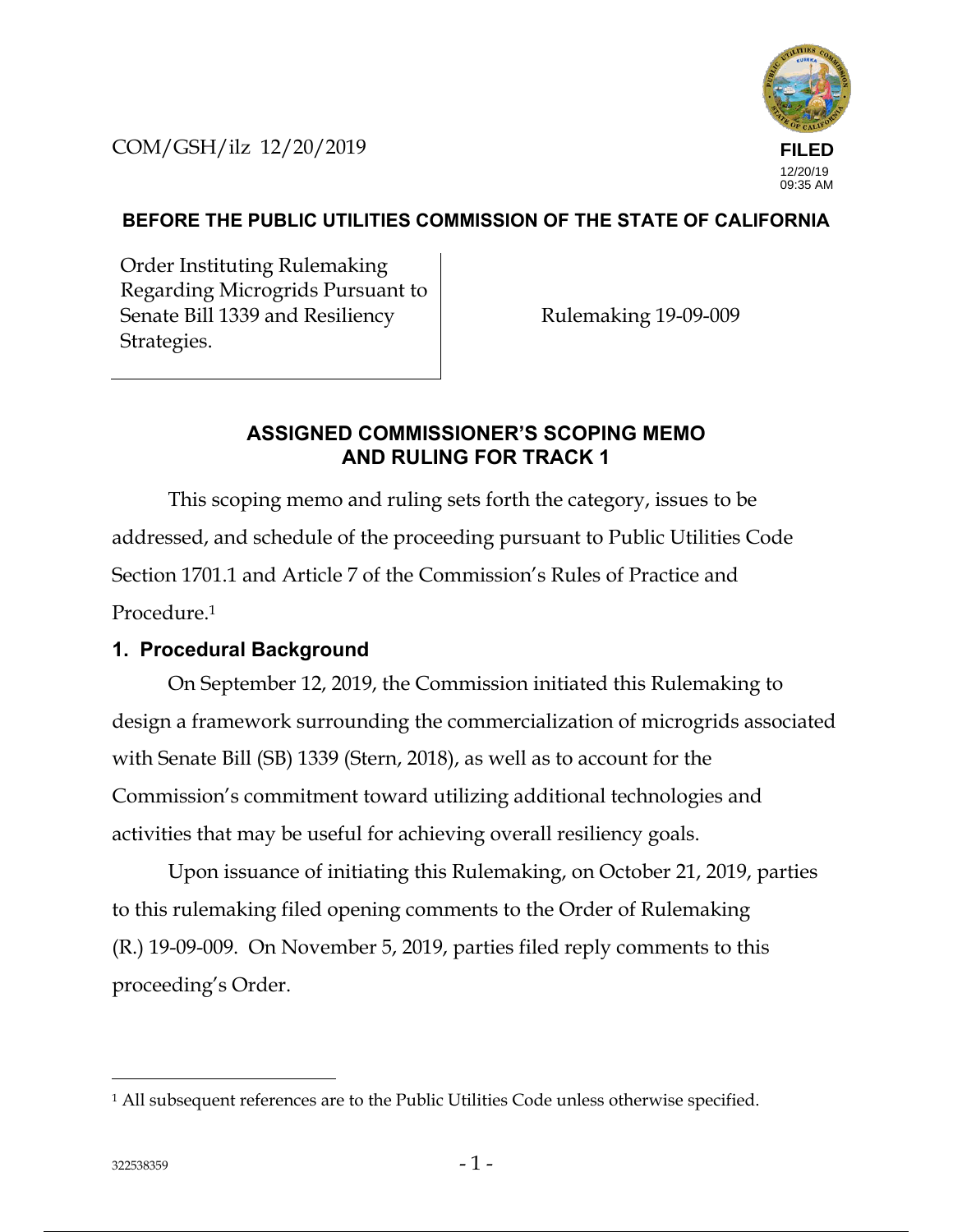An Energy Division staff workshop (staff workshop) was held on December 12, 2019. At the workshop, staff and stakeholders discussed shortterm actions related to microgrids and other resiliency strategies that could be initiated in early 2020 to reduce the impact of public safety power shutoff (PSPS) outages or other catastrophic events.

Following the staff workshop, a prehearing conference (PHC) was held on December 17, 2019 to discuss the issues of law and fact, determine the need for hearing, and the schedule for resolving the matter. After considering the workshop dialog and discussion at the PHC, I have determined the issues and schedule of the proceeding to be as set forth in this scoping memo.

#### **2. Proceeding Structure**

In this scoping memo and ruling, the following framework is adopted: (1) an outline of the proceeding's track(s) scope and schedule; (2) notice of forthcoming staff proposals; (3) solicitation of party comment on forthcoming proposals; and (4) investor owned utility proposals, with party comment. An adopted schedule for these activities is detailed, below. For the near-term of early 2020, we expect to expedite certain microgrid and resiliency strategies to support reliability in anticipation of potential outage events and wildfires. At the same time, pursuant to SB 1339, the Commission must develop, among other statutory requirements, rates and tariffs to support the deployment of microgrids across the state.

#### **3. Scope**

This proceeding is divided into three tracks. Based on the Rulemaking, the staff workshop, and statements at the PHC, the scope for the tracks of this proceeding is set forth below. This proceeding also addresses safety issues by

 $-2-$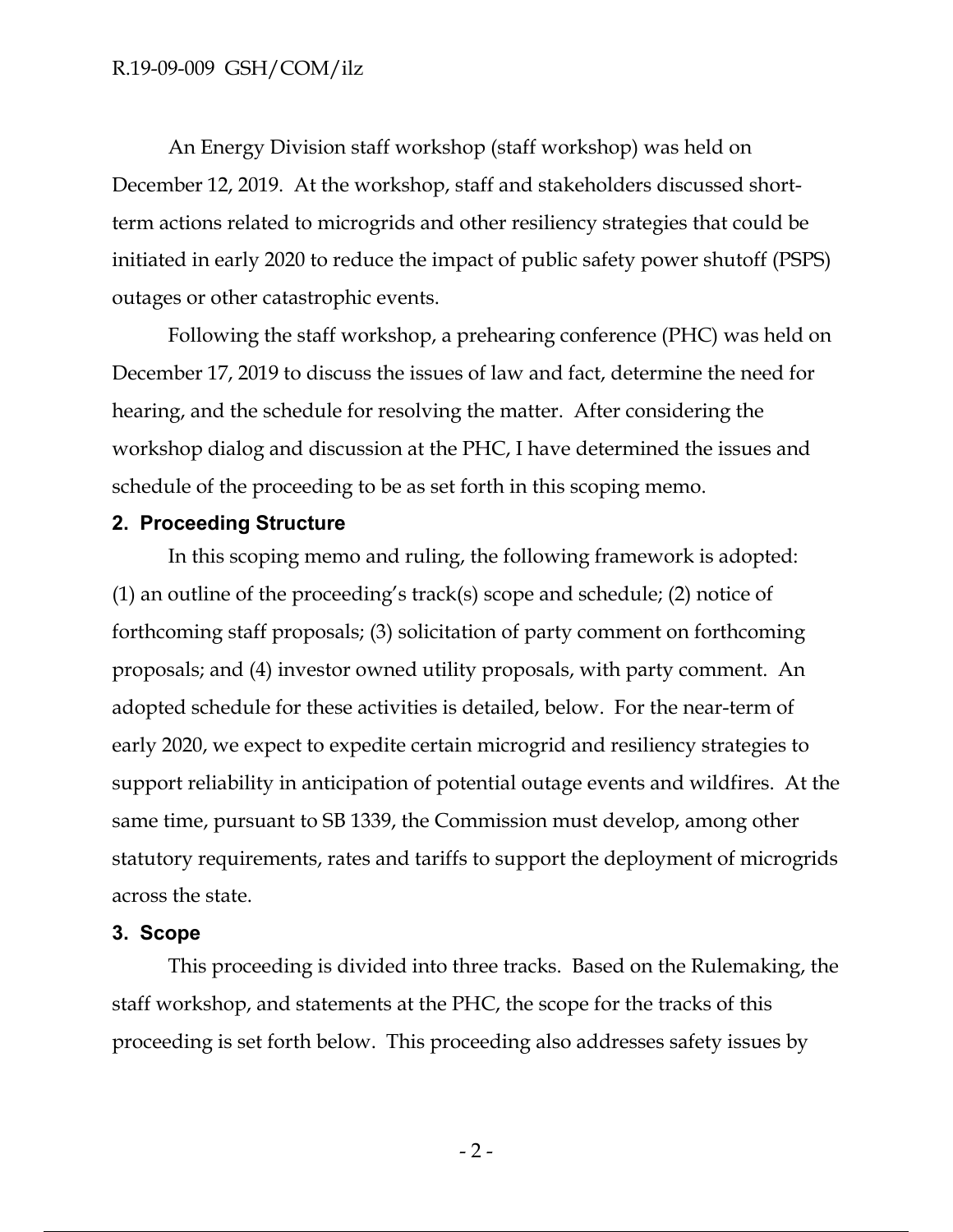seeking to ensure compliance with the statutory mandates of SB 1339, codified in Section 8371.

## **3.1. Track 1**

Track 1 of this proceeding encompasses the Commission's goal of deploying resiliency planning in areas that are prone to outage events and wildfires, with the goal of putting some microgrid and other resiliency strategies in place by Spring or Summer 2020, if not sooner. Track 1 is expected to conclude by Spring 2020, with a decision giving direction for mitigation measures ready for implementation by September 1, 2020. Therefore, the issues within scope of Track 1 are:

- 1. Prioritizing and streamlining interconnection applications to deliver resiliency services at key sites and locations;
- 2. Modifying existing tariffs to maximize resiliency benefits;
- 3. Facilitating local government access to utility infrastructure and planning data to support the development of resiliency projects; and
- 4. Investor Owned Utility proposals for immediate implementation of resiliency strategies, including partnership and planning with local governments.

In each of the above issues, the Commission will be considering, but not be limited to, the following elements for key sites and locations: (1) customers with access and functional needs; (2) medical baseline customers; (3) police stations; (4) fire stations; (5) schools (e.g., educational facilities); (6) water and waste water facilities; (7) community centers; (8) senior centers; and (9) disadvantaged and hard to reach communities.<sup>2</sup>

<sup>2</sup> The Commission is mindful that similar targeting criteria have been previously identified in Decision (D.) 19-05-042, Appendix C at C4; in D.19-09-027; and in the Proposed Decision of Commissioner Rechtschaffen mailed on 12/11/2019 in R.12-11-05.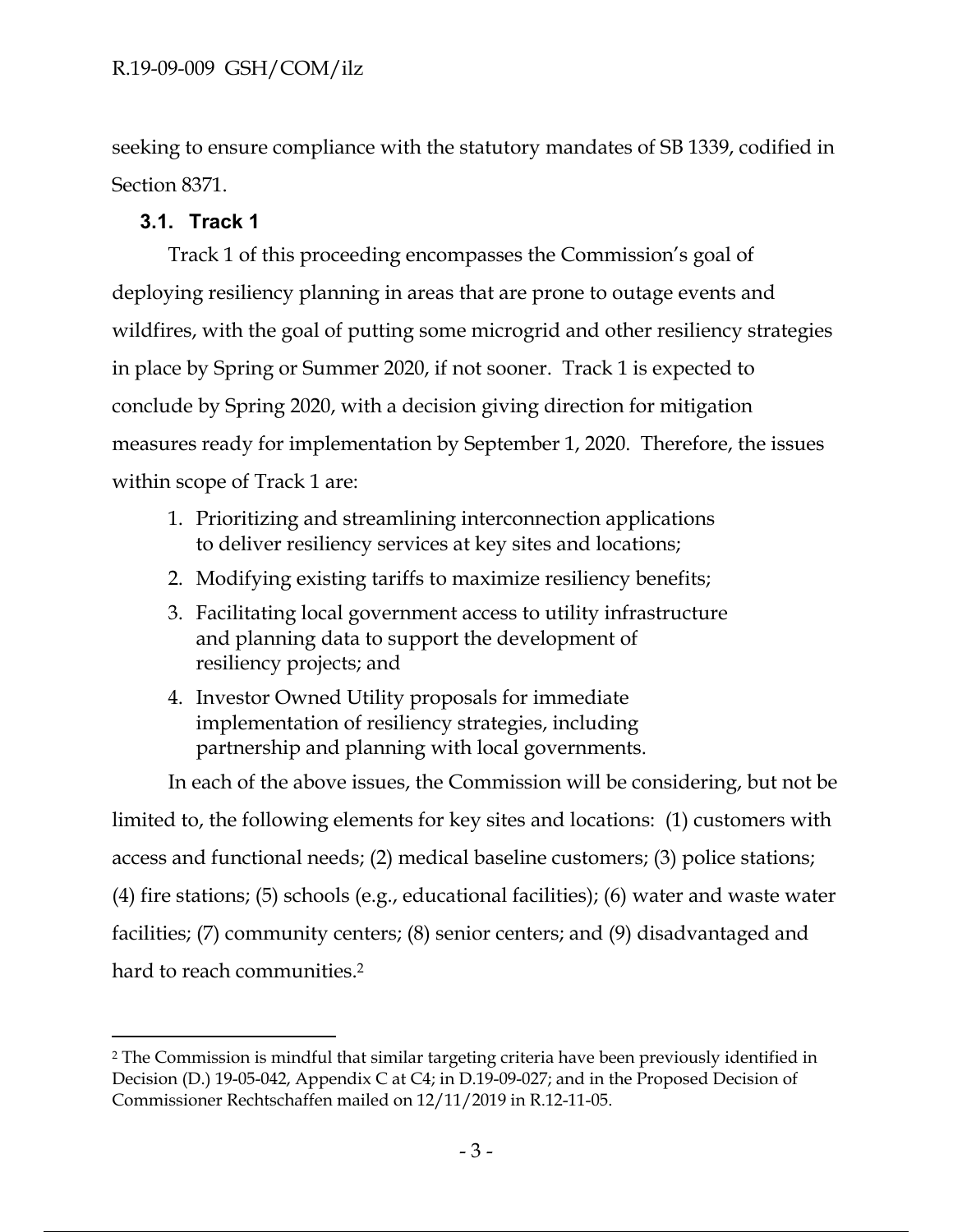## **3.2. Track 2**

Track 2 of this proceeding encompasses the more complex issues and contours of SB 1339 implementation. Here, the Commission will adhere to the statutory language and fulfill the legislative intent of SB 1339, which requires developing standards, protocols, guidelines, methods, rates, and tariffs to support and reduce barriers to microgrid deployment statewide, while prioritizing system, public, and worker safety, and avoiding cost shifts between ratepayers.

While Track 1 is focused on fast-tracking near-term solutions for microgrids and resiliency, Track 2 of this proceeding will help illuminate and accomplish the state's broader policy goals in the context of supporting microgrids and resiliency strategies. These include, but are not limited to: (1) reducing greenhouse gas emissions; (2) adapting to the impacts of a continuously changing climate; and (3) protecting the health, safety, and lives of California residents during catastrophic events. The proceeding may also examine whether to launch pilot microgrid programs to benefit communities most likely to be affected by PSPS. The issues within the scope of Track 2 are:

- 1. Develop microgrid service standards necessary to meet state and local permitting requirements, pursuant to Section 8371(a).
- 2. Develop methods to reduce barriers for microgrid deployment, without shifting costs between ratepayers, pursuant to Section 8371(b).
- 3. Develop guidelines to determine what impact studies are necessary for microgrids to connect to the electrical corporation grid, pursuant to Section 8371(c).
- 4. Develop separate rates and tariffs, that are just and reasonable, to support microgrids, pursuant to Section 8371(d).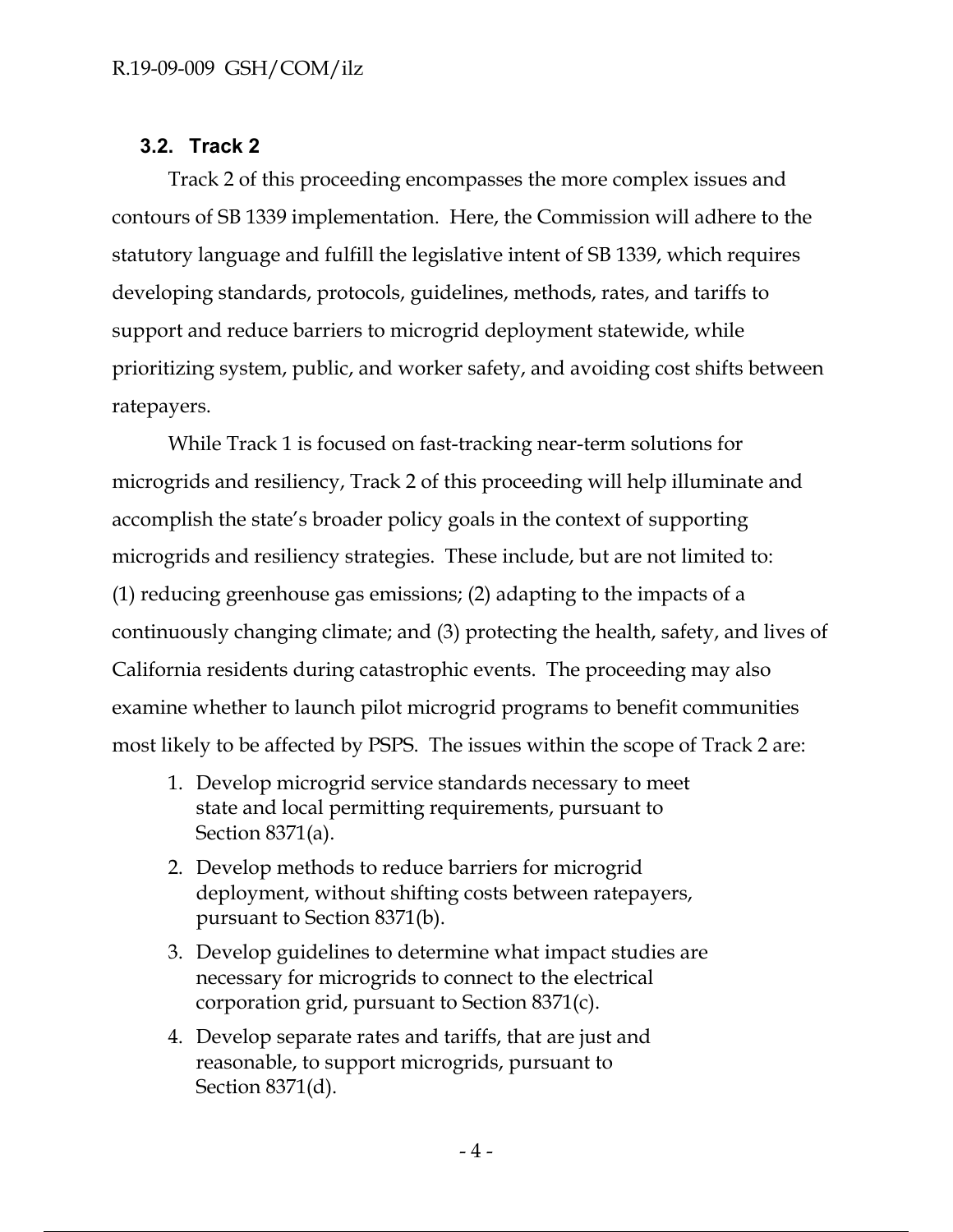- i. Ensure that the separate rates and tariffs shall not compensate a customer for the use of diesel backup or natural gas generation, except as either of those sources is used pursuant to Section 41514.1 of the Health and Safety Code, or except for natural gas generation that is a distributed energy resource, pursuant to Section 8371(d).
- ii. Ensure that the development of microgrids ensures system, public, and worker safety, pursuant to Section 8371(d).
- 5. Ensure that the actions taken by the Commission to fulfill the requirements of SB 1339 do not discourage or prohibit the development or ownership of a microgrid by an electrical corporation, pursuant to Section 8371.5.
- 6. Ensure that any microgrid programs, rules, or rates developed to implement the requirements of SB 1339 are consistent with relevant state policy goals and are coordinated with existing Commission responsibilities and policies.

# **3.3. Track 3**

Track 3 of this proceeding will consider the ongoing implementation

requirements of SB 1339 as well as any future resiliency planning. Therefore, the

Track 3 issues include, but are not limited to:

- 1. Facilitate the formation of a working group to codify standards and protocols needed to meet California electrical corporation and California Independent System Operator microgrid requirements, pursuant to Section 8371(e);
- 2. Develop a standard for direct current metering in Electric Rule 21 to streamline the interconnection process and lower interconnection costs for direct current microgrid applications, pursuant to Section 8371(f), including net energy metering paired with storage systems and microgrids; and
- 3. Remove the waiver of fees for projects that do not provide resiliency.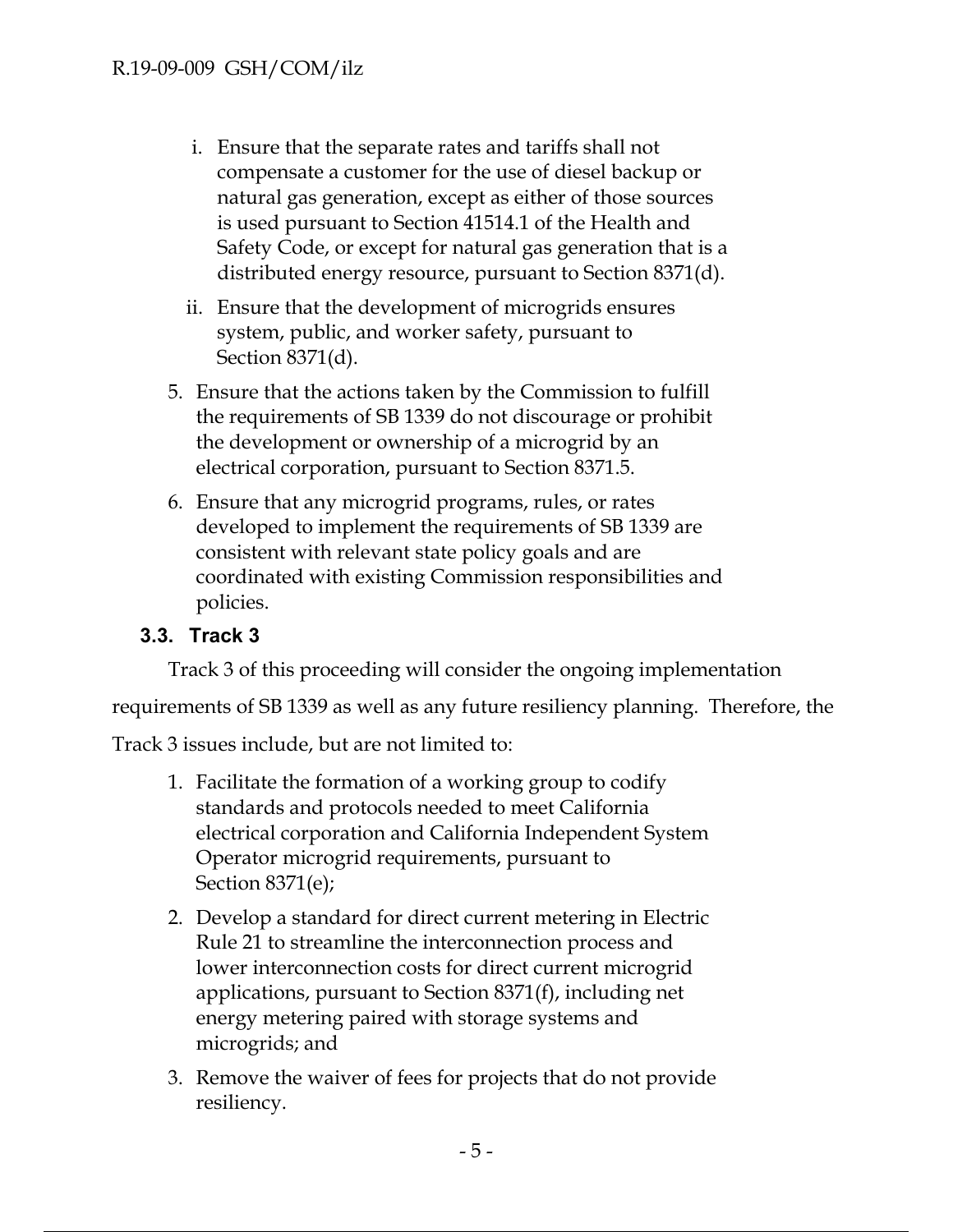The above tracks are not mutually exclusive, as the issues from each track relate to one another. Thus, the issues in Track 2 and 3 will be considered in parallel as they relate to Track 1. However, to address mission critical needs, Track 1 is prioritized first as articulated below.

## **4. Schedule**

The following schedule is adopted here and may be modified by the Administrative Law Judge (ALJ) as required to promote the efficient and fair resolution of the Rulemaking:

| ALJ Ruling/Staff Proposal, filed and        | <b>January 21 2020</b> |
|---------------------------------------------|------------------------|
| served                                      |                        |
| <b>Investor Owned Utility Proposals for</b> | January 21, 2020       |
| <b>Immediate Resiliency Strategies for</b>  |                        |
| Outages, filed and served                   |                        |
| Comments on the Staff Proposal and          | January 30, 2020       |
| Utility Proposal, filed and served          |                        |
| Reply comments on Staff Proposal and        | February 6, 2020       |
| Utility Proposal, filed and served          |                        |

**Track 1 Calendar – Schedule of Activities** 

This proceeding will conform to the statutory case management deadline for ratesetting matters set forth in Section 1701.5. In particular, it is the Commission's intention to resolve all relevant issues in each track within 36 months of the date this Rulemaking is adopted. In using the authority granted in Section 1701.5(b) to set a time longer than 18 months, consideration is given to the number and complexity of the tasks and the need to coordinate with multiple other proceedings. However, this does not mean that the proceeding must take 36 months. The Commission will make every effort to expedite the schedule for addressing all items within the scope of this proceeding. The ALJ will revise the schedule when more information is available.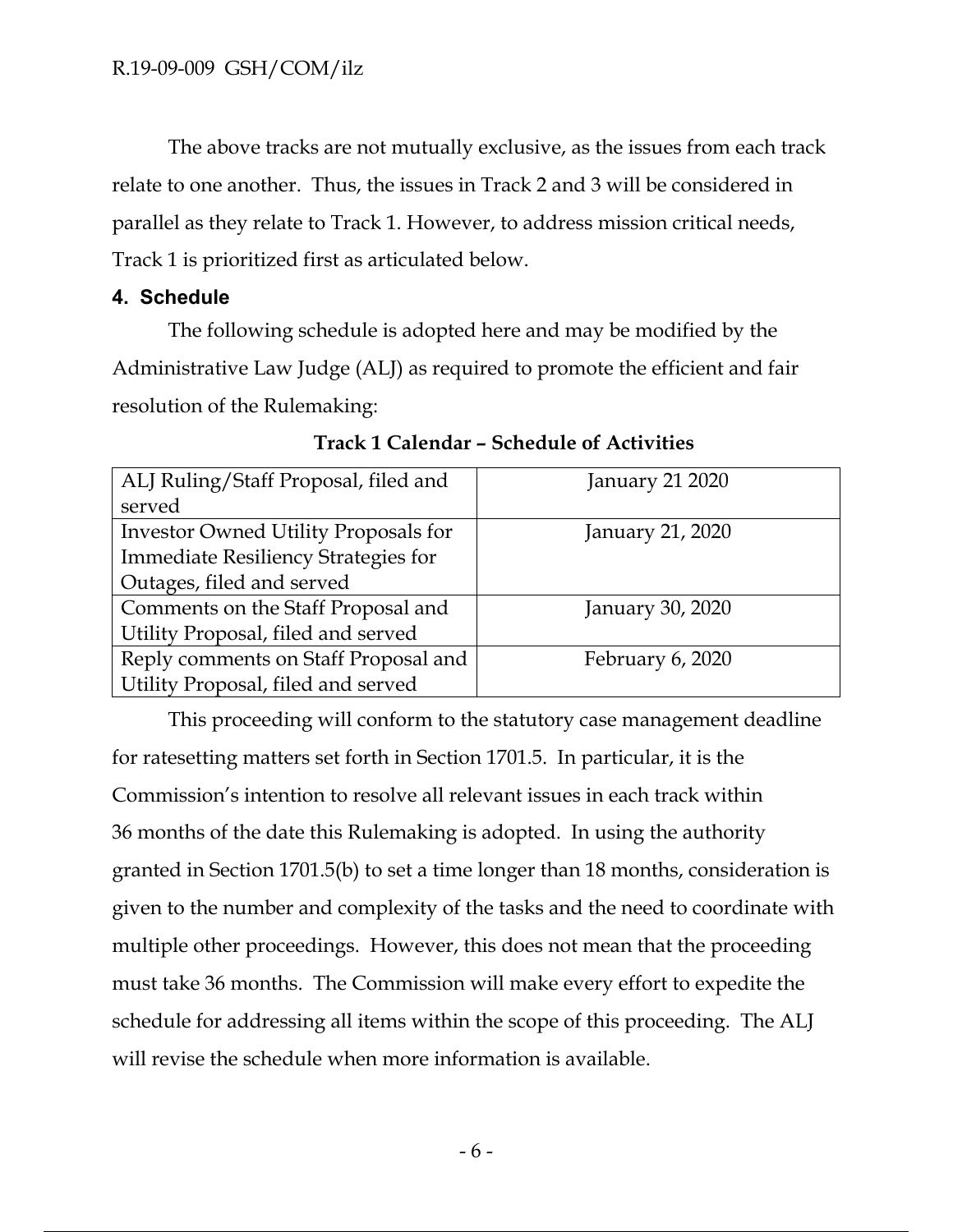In addition, there will be workshops in this proceeding. Notice of such workshops will be posted on the Commission's Daily Calendar to inform the public that a decisionmaker or an advisor may be present at those meetings or workshops. Parties should check the Daily Calendar regularly for such notices.

### **5. Category of Proceeding/***Ex Parte* **Restrictions**

In the Rulemaking opening this proceeding, the Commission preliminarily determined that this is a ratesetting proceeding. (Commission Order Instituting Rulemaking at 10, September 12, 2019.) This scoping memo confirms that categorization.

In a ratesetting proceeding, such as this one, *ex parte* communications are restricted and must be reported pursuant to Article 8 of the Commission's Rules of Practice and Procedure.

### **6. Need for Hearing**

In the Rulemaking, the Commission preliminary determined that hearings are required and this initial Scoping Memo confirms that determination. However, hearings are deemed not necessary in Track 1. Hearings remain an option in Track 2 and 3, at the discretion of the assigned Commissioner and the ALJ.

### **7. Oral Argument**

Unless comment is waived pursuant to Rule 14.6(c)(2) for granting the uncontested relief requested, motion for oral argument shall be by no later than the time for filing comment on the proposed decision.

### **8. Public Outreach**

Pursuant to Section 1711(a), I hereby report that the Commission sought the participation of those likely to be affected by this matter by noticing it in the Commission's monthly newsletter that is served on communities and businesses that subscribe to it and posted on the Commission's website.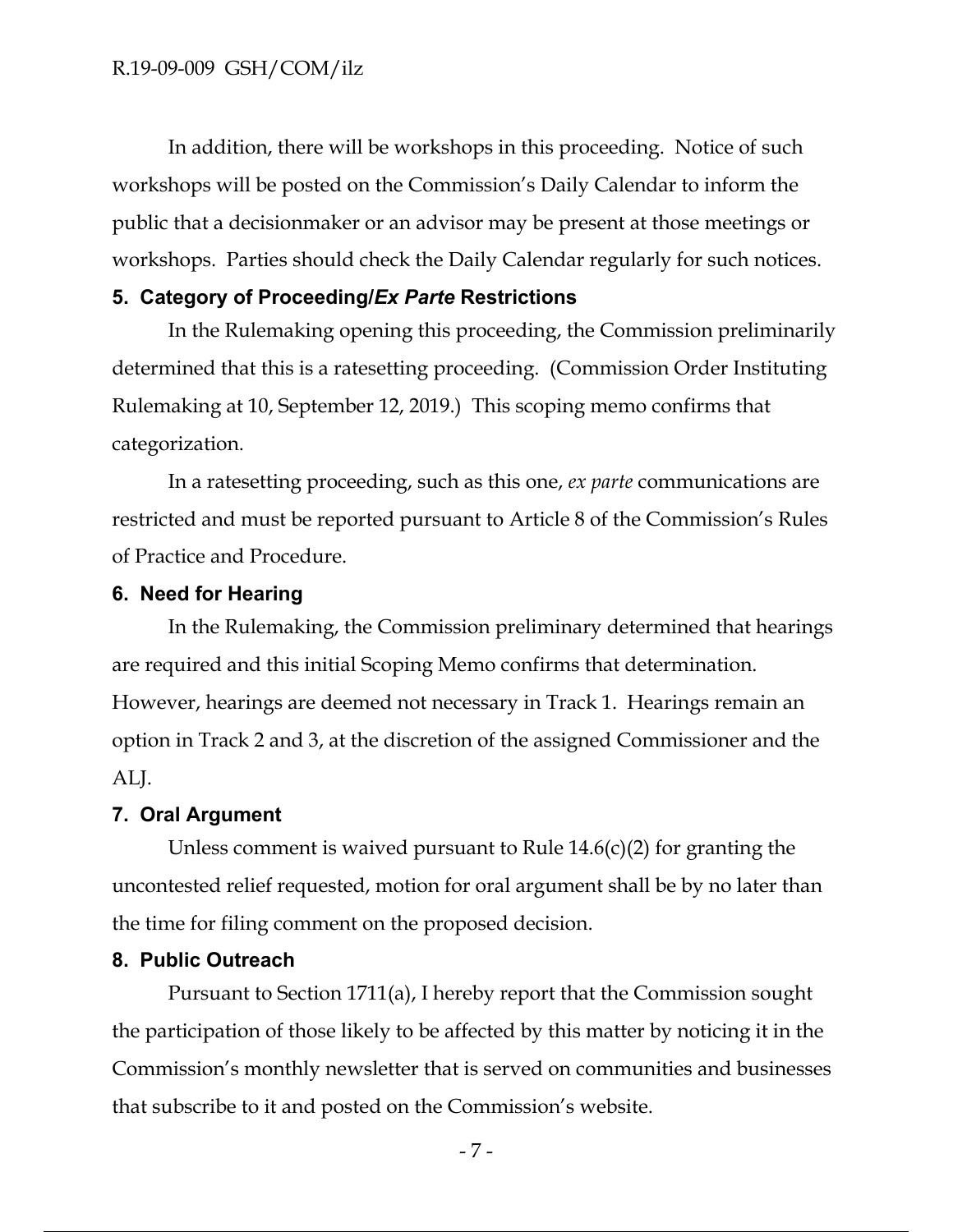### **9. Intervenor Compensation**

Pursuant to Section 1804(a)(1), a customer who intends to seek an award of compensation must file and serve a notice of intent to claim compensation by January 17, 2020, 30 days after the prehearing conference.

### **10. Response to Public Comments**

Parties may, but are not required to, respond to written comments received from the public. *See* Section 1701.1(g). Parties may do so by posting such response using the "Add Public Comment" button on the "Public Comment" tab of the docket card for the proceeding.

### **11. Public Advisor**

Any person interested in participating in this proceeding who is unfamiliar with the Commission's procedures or has questions about the electronic filing procedures is encouraged to obtain more information at **http://consumers.cpuc.ca.gov/pao/** or contact the Commission's Public Advisor at **866-849-8390** or **415-703-2074** or **866-836-7825 (TYY)**, or send an e-mail to **public.advisor@cpuc.ca.gov**.

## **12. Service of Documents on Commissioners and Their Personal Advisors**

Rule 1.10 requires only electronic service on any person on the official service list, other than the ALJ.

When serving documents on Commissioners or their personal advisors, whether or not they are on the official service list, parties must only provide electronic service. Parties must NOT send hard copies of documents to Commissioners or their personal advisors unless specifically instructed to do so.

# **13. Assignment of Proceeding**

Genevieve Shiroma is the assigned Commissioner and Colin Rizzo is the assigned ALJ for the proceeding.